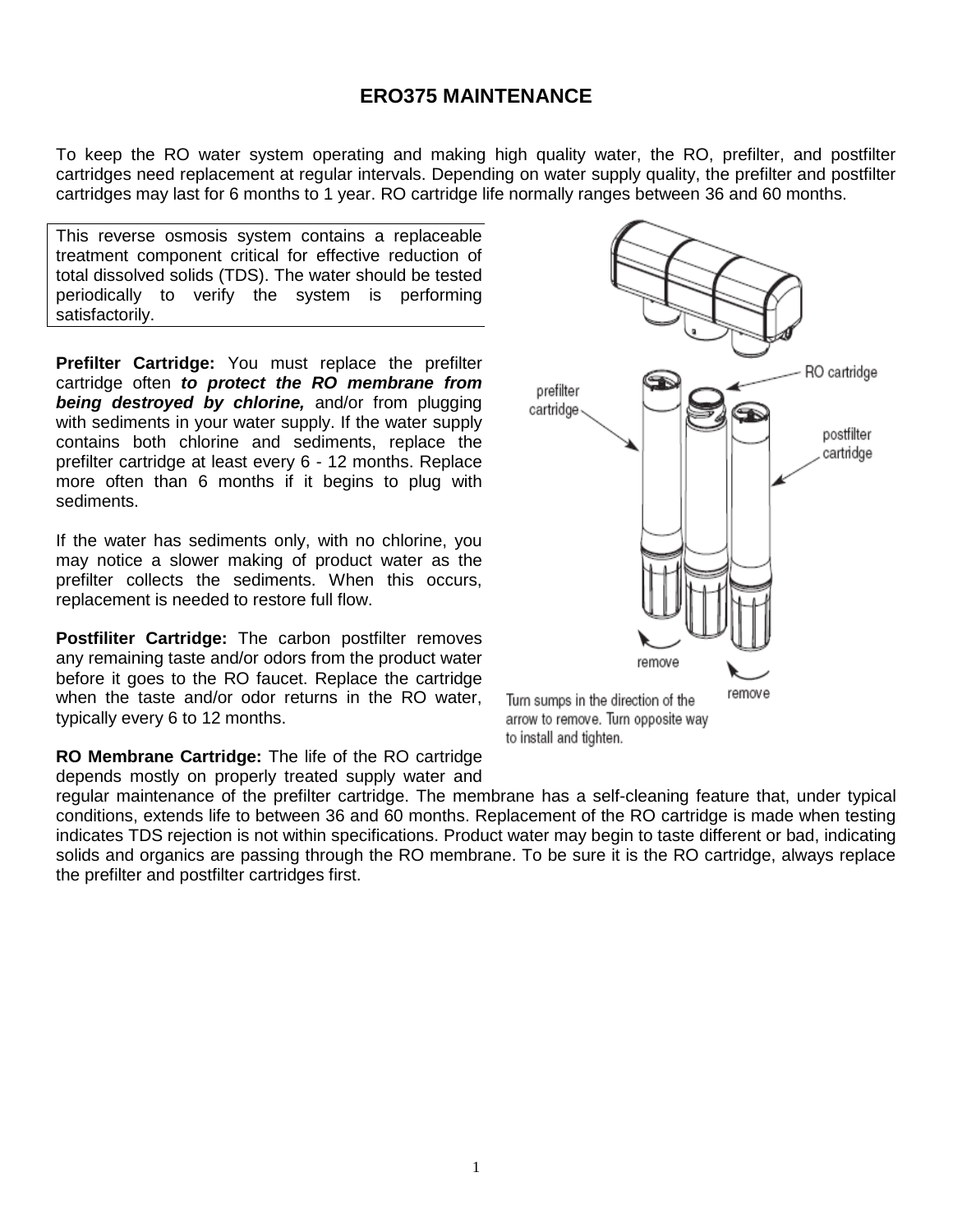## **REPLACING PREFILTER AND POSTFILTER CARTRIDGES**

When replacing cartridges, you can keep the RO assembly wall mounted, or simply lift from the mounting screws and lay in a leak-proof container on the cabinet floor.

**1. CAUTION:** Before removing cartridges, be sure to close the *water supply valve* to the RO, and the *shutoff valve* on the storage tank. Then, open the RO faucet until **pressure is relieved** and water flow stops.

2. Your system uses the same filter cartridge for pre and post filters. **They are interchangeable.**

3. Turn to the left and pull downward either or both cartridges from the RO head assembly.

4. Remove new cartridge(s) from the sanitary bag. Be sure O-ring seals on top of cartridge are lubricated. Use silicone grease approved for use on potable water supplies.

5. Insert the top end of either or both cartridges into the applicable head, push upward and rotate to the right to lock in place.

6. Press the reset on the PWA Board if you have the electronic monitor – see Electronic Option below

7. Turn on the water supply and check for leaks.

### **REPLACING RO MEMBRANE CARTRIDGE**

**1. CAUTION:** Before removing the cartridge, be sure to close the *water supply valve* to the RO, and the *shutoff valve* on the storage tank. Then, open the RO faucet until **pressure is relieved** and water flow stops.

2. Be sure there is some slack in the red flow control drain tubing, shown in the figure, above. Then, turn (1/4 turn to the left) the cartridge and pull downward.

3. Depress the elbow fitting collet with a finger while carefully pulling the red tubing out.

4. Remove the new RO cartridge from the sanitary bag. Rinse the cartridge in fresh tap water and dry. Depress the elbow fitting collet and remove the plug.

5. Remove the protective cap (not shown) from the top end of the cartridge. Be sure the o-ring seals are lubricated. Use silicone grease approved for use on potable water supplies.

6. The flow control is vital for proper operation of the RO membrane cartridge. The control keeps water flow through the membrane at the needed rate to obtain the best quality product water. Periodically check the flow control to be sure the small hole through it is clean and unrestricted. 7. Insert the end of the tubing into the elbow fitting on the new

RO cartridge. Gently pull on the tubing to be sure it is secure. 8. Insert the top end of the cartridges into the head, push upward and rotate to the right to lock in place. **Be sure to locate the RO cartridge in the center, as shown.**



9. Turn on the water supply and check for leaks at the top, and at the red tubing connection.

10. Purge the cartridge. The RO Cartridge contains a food grade preservative that you should clean from it before using water from the system. The preservative will give the product water an unpleasant taste and odor. After the storage tank has filled (takes about 4 hours). Open the RO faucet until the tnak is empty and flow stops. Close the RO faucet and allow the tank to fill again for 4 hours. Then, open the RO faucet and empty again. After purging 4 times, the system is ready to make product water for use.

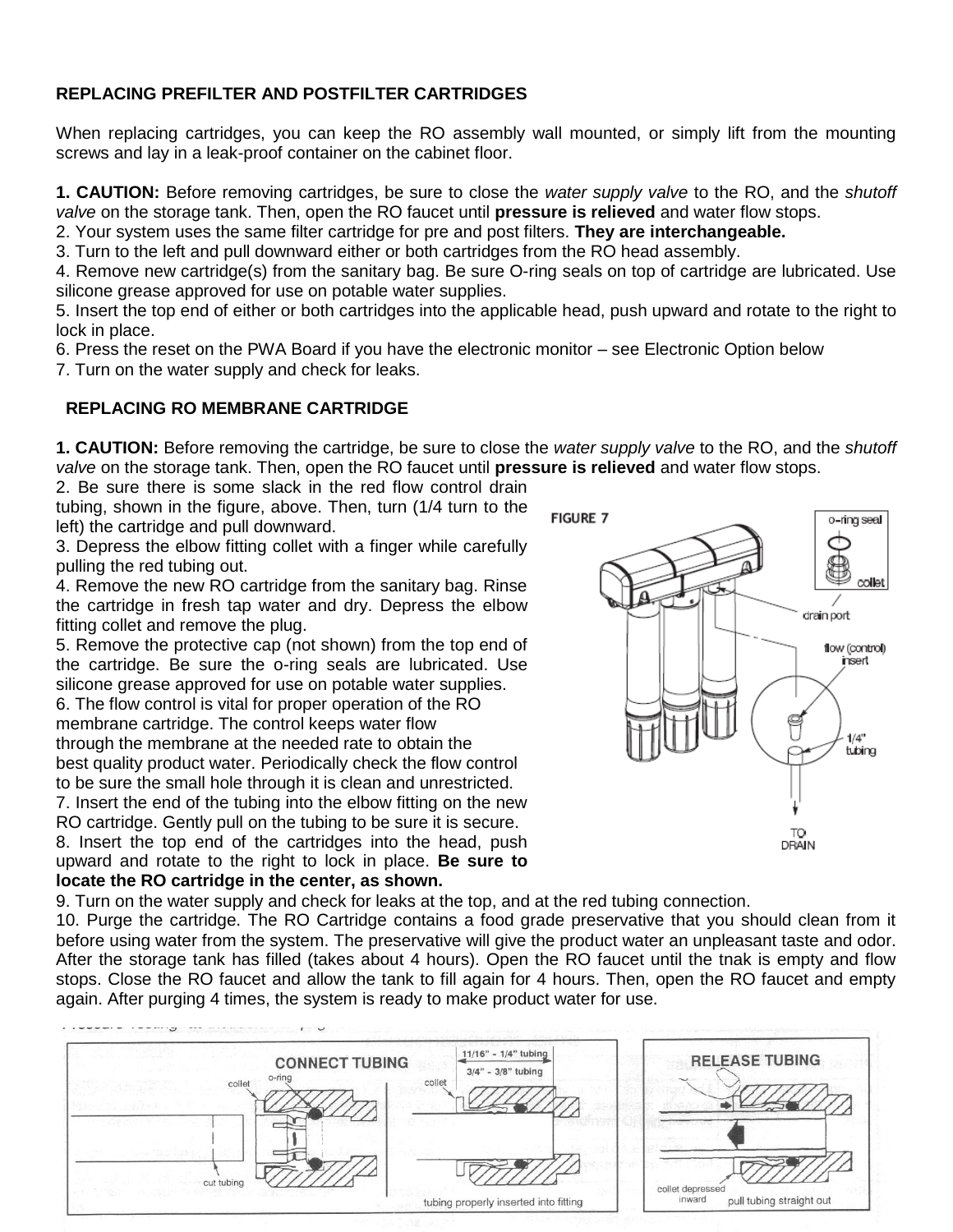#### **SANITIZING THE RO SYSTEM**

Sanitizing is recommended upon installation of the RO system, and after servicing the cartridges. **It is important for the service person to have clean hands to keep the system clean.** You will need an eyedropper and common household bleach (5.25%). Refer to Fig. 8 on page 10.

- **1. Be sure the water supply to the RO is turned off. Open the storage tank shutoff valve and the RO faucet until the water stops running to relieve pressure.**
- 2. Turn the prefilter cartridge to the left and pull downward to remove.
- 3. Use the eyedropper to add 1 teaspoonful (about 5 ml.) of the bleach into the center hole at the top of the new prefilter cartridge.
- 4. Replace the prefilter, turning to the right to lock in place.
- 5. Repeat steps 2,3 and 4 with the new post filter.
- 6. Turn on the water supply to the RO and be sure the tank shutoff valve is open. Close the RO faucet.
- 7. Allow water to circulate through the RO system for 6 hours.
- 8. After the 6 hours, open the RO faucet and lock the lever upward, against the spout. Run water until the storage tank is completely empty and the bleach odor is gone.
- 9. Close the RO faucet after water flow stops.

#### **ELECTRONIC OPTION**

The RO system will monitor the total product flow of the unit and also length of time the filters have been installed. The faucet base has an indicator light that flashes to inform you of the status of the RO membrane and filters.

**Green** - RO membrane and filters are good.

**Amber** - Warning, filters need replacing. Filters need replacing, when water has been drawn, after 6 months time (or 650 gallons have been used).

**Red** - RO membrane needs to be replaced. When the coin battery is first applied at initial start up, the LED indicator light will flash in a red, amber, green sequence. All timers and counters are reset to zero. In

order to reset the time and gallon count feature, push the button on the PWA and hold until the LED flashes and release.

The battery needs to be replaced at the time of filter replacement. Use only alkaline batteries. Improper placement of battery could damage electronics.



Use care when inserting the battery to align it correctly on PWA with the proper polarity.

reset button

Holmes Ecowater Phone 403-327-7867 / Toll Free 877-327-9007  $925 - 2$  A Ave. N. Lethbridge, AB mailto:tech@holmeswater.com